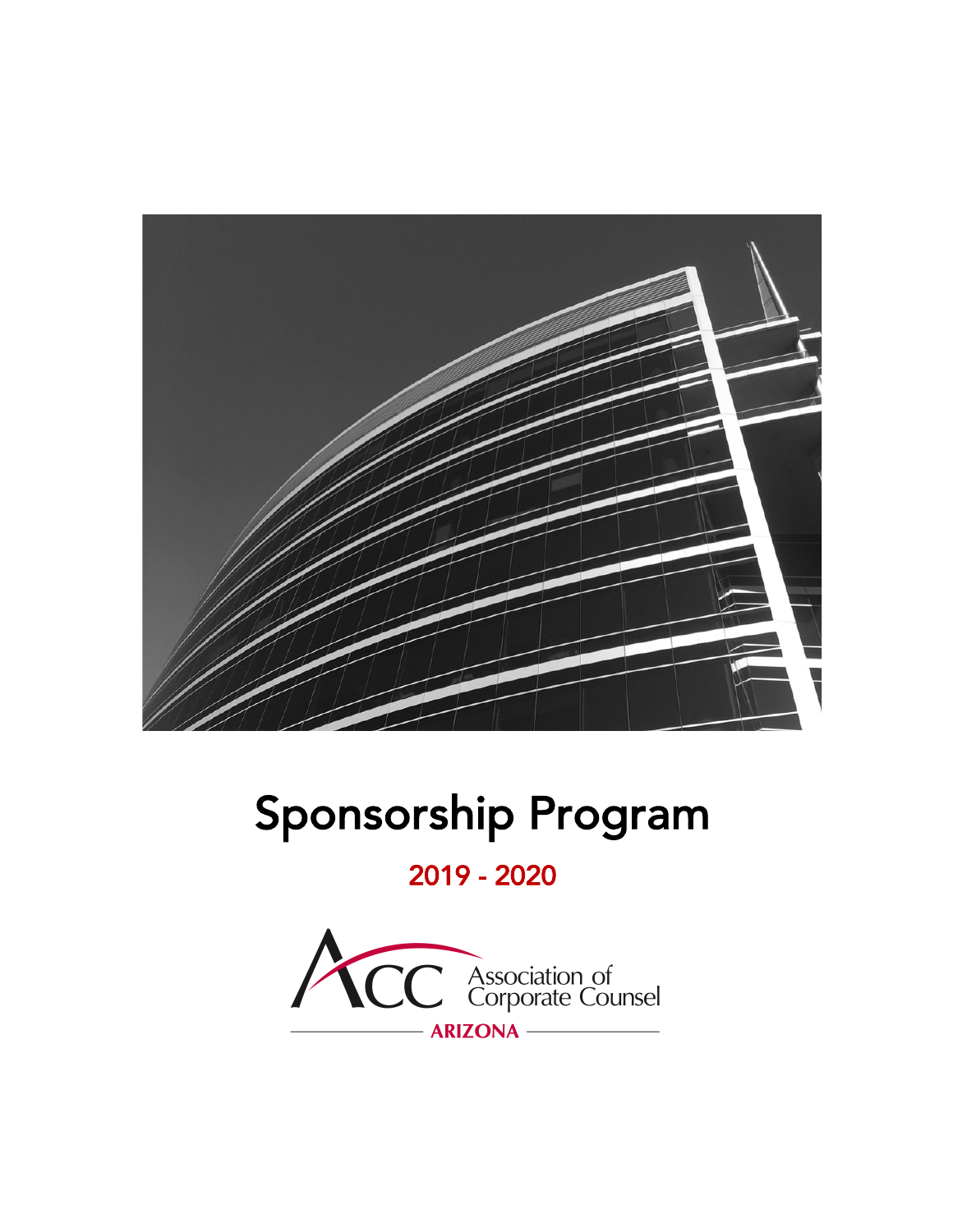

## **2019 – 2020 SPONSORSHIP PROGRAM**

## **TABLE OF CONTENTS**

| Exhibit B: Past Program Topics October 2016 through September 201915 |
|----------------------------------------------------------------------|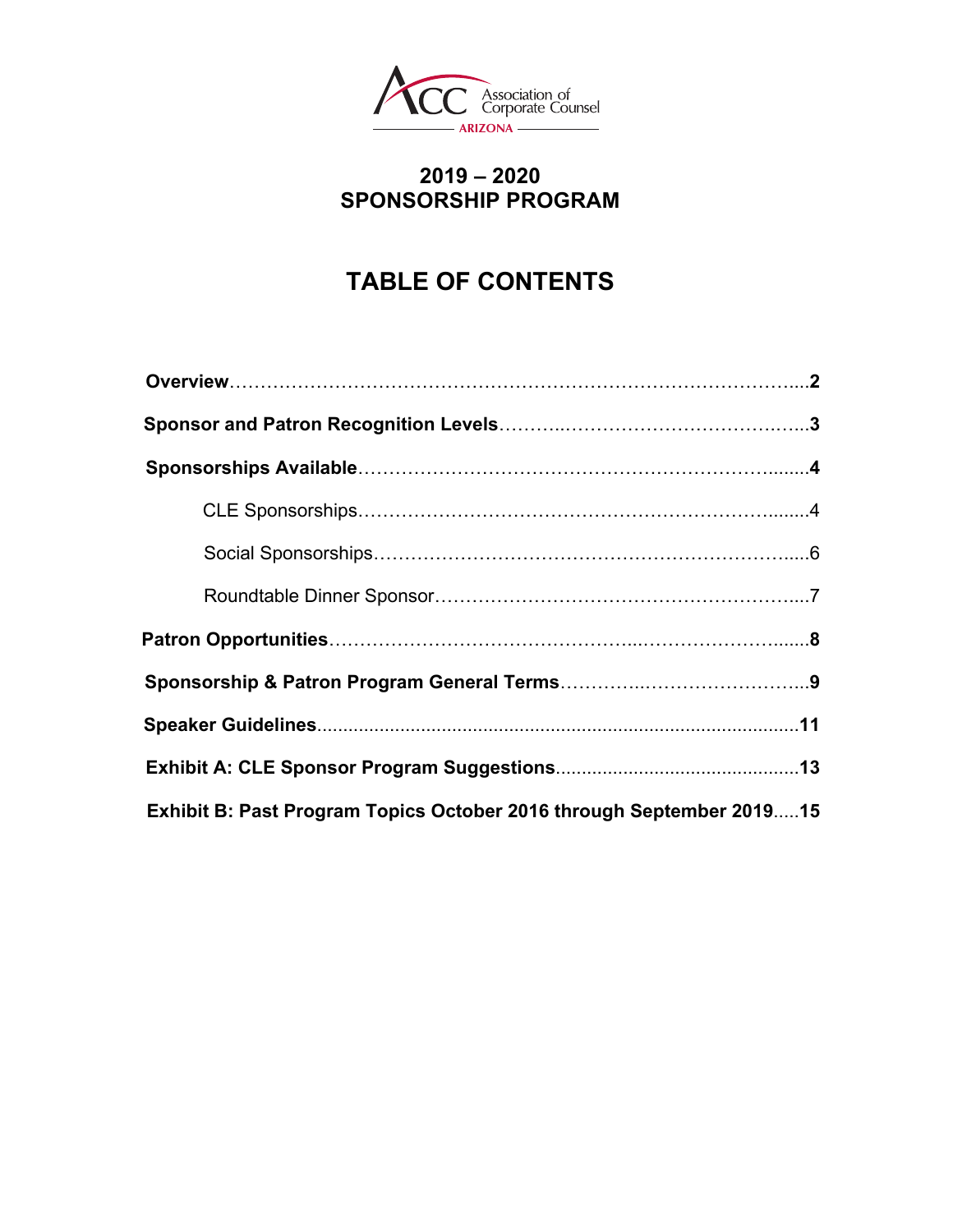

## **2019 – 2020 SPONSORSHIP PROGRAM**

The Board of Directors of the Association of Corporate Counsel Arizona Chapter is pleased to invite you to participate in the 2019 – 2020 Annual Sponsorship Program.

The Arizona Chapter (the "Chapter) is the preeminent organization of and for in-house counsel in the State of Arizona. The Chapter has approximately 500 members, representing 200 companies either based in Arizona or with ties to Arizona.

Our Sponsorship Program offers unparalleled opportunities for our Sponsors and Patrons to engage with our members in a variety of formats, such as socials, CLE, Pro Bono projects, and written reference material for our members. Our Sponsorship Program is structured to allow you to mix and match different opportunities to create a custom package to fit both your goals for interaction with our members and your budget.

We believe sponsorship of the Chapter offers truly exceptional benefits to both Sponsors and Chapter members. Our Sponsors receive unparalleled opportunities to reach about 500 in-house counsel who represent local, national and international companies in Arizona. Sponsors have the opportunity to market services to, share expertise with, and enhance their reputation with current and potential clients through widely attended CLE programs, an annual Arizona In-House Counsel Guide and social/networking events. The Chapter members benefit from our Sponsors' expertise, CLE programming tailored to fit their needs, networking with their peers and gaining professional contacts within the outside counsel community.

The October 2019 – September 2020 Sponsorship Program offerings are:

- CLE Sponsorships some days offer the opportunity to present two programs on a single day
- Social-Only Sponsorships
- Roundtable Dinner Sponsorship
- Patron Opportunities (non-law firm applicants only)

#### **Sponsorship Applications are due no later than 5:00 PM MST on Friday August 9, 2019.**

#### **You may submit your application via email to the Chapter at acc.az.chapter@gmail.com**

We are excited about our 2019 – 2020 year and look forward to working with you next year!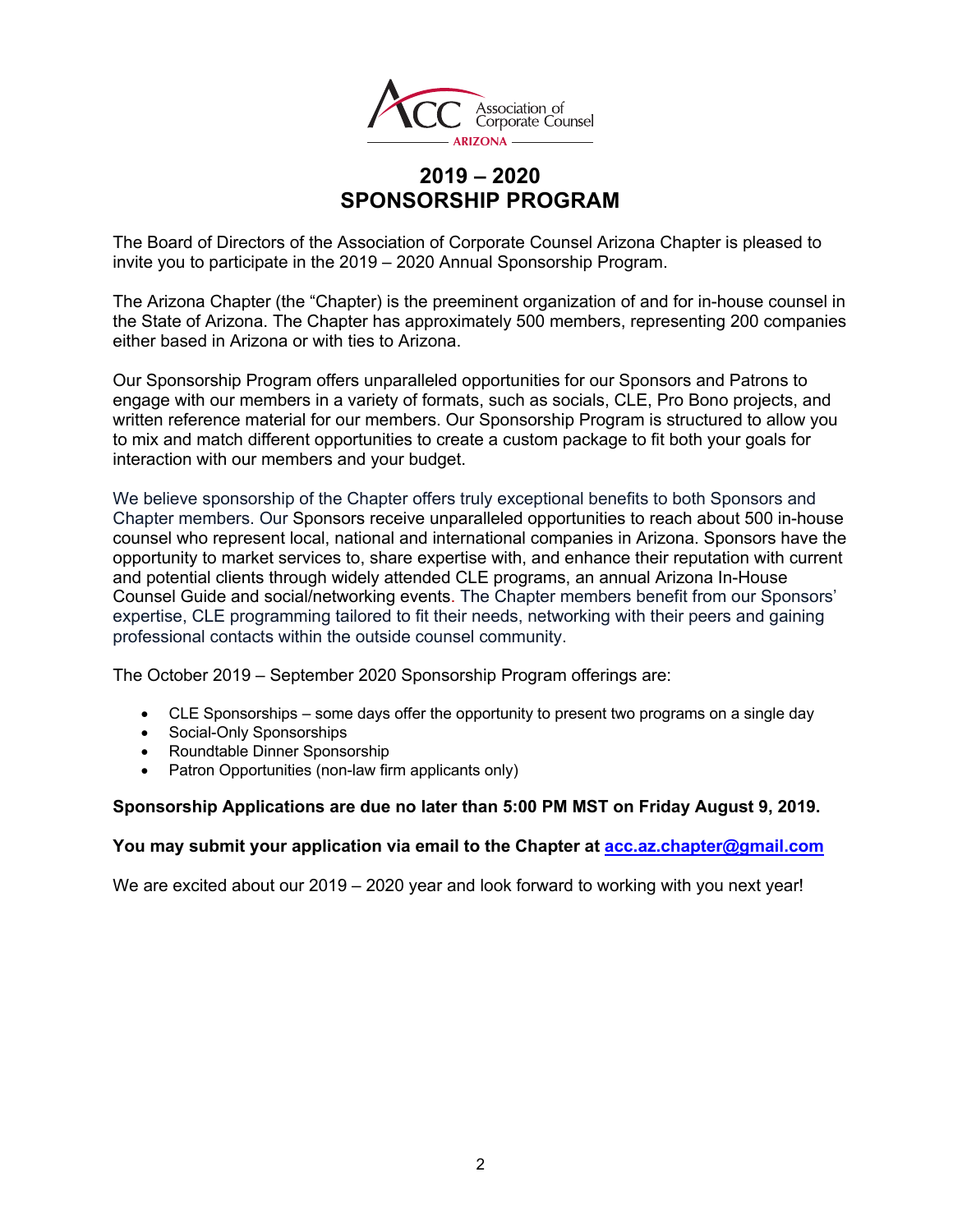## **SPONSOR & PATRON RECOGNITION LEVELS**

All Sponsors and Patrons will receive recognition on the Chapter's webpage.

The 2019 – 2020 recognition levels are:

- Platinum Support of \$6,000 or more
- Gold  $-$  Support of \$4,000 to \$5,999
- Silver  $-$  Support of \$2,000 to \$3,999
- Copper  $-$  Support of \$1,000 to \$1,999
- Bronze Support of \$700 to \$999

In addition, Platinum and Gold level supporters may request the Chapter to send an invitation to one (1) event hosted by the Sponsor. The Chapter President, Vice President, Treasurer or Secretary must approve distribution of the invitation. The Chapter will not distribute invitations for events that conflict with an event listed on the Chapter's webpage. The Chapter will distribute the invitation by email to the Chapter membership. The Chapter's mailing list will not be given to the Sponsor.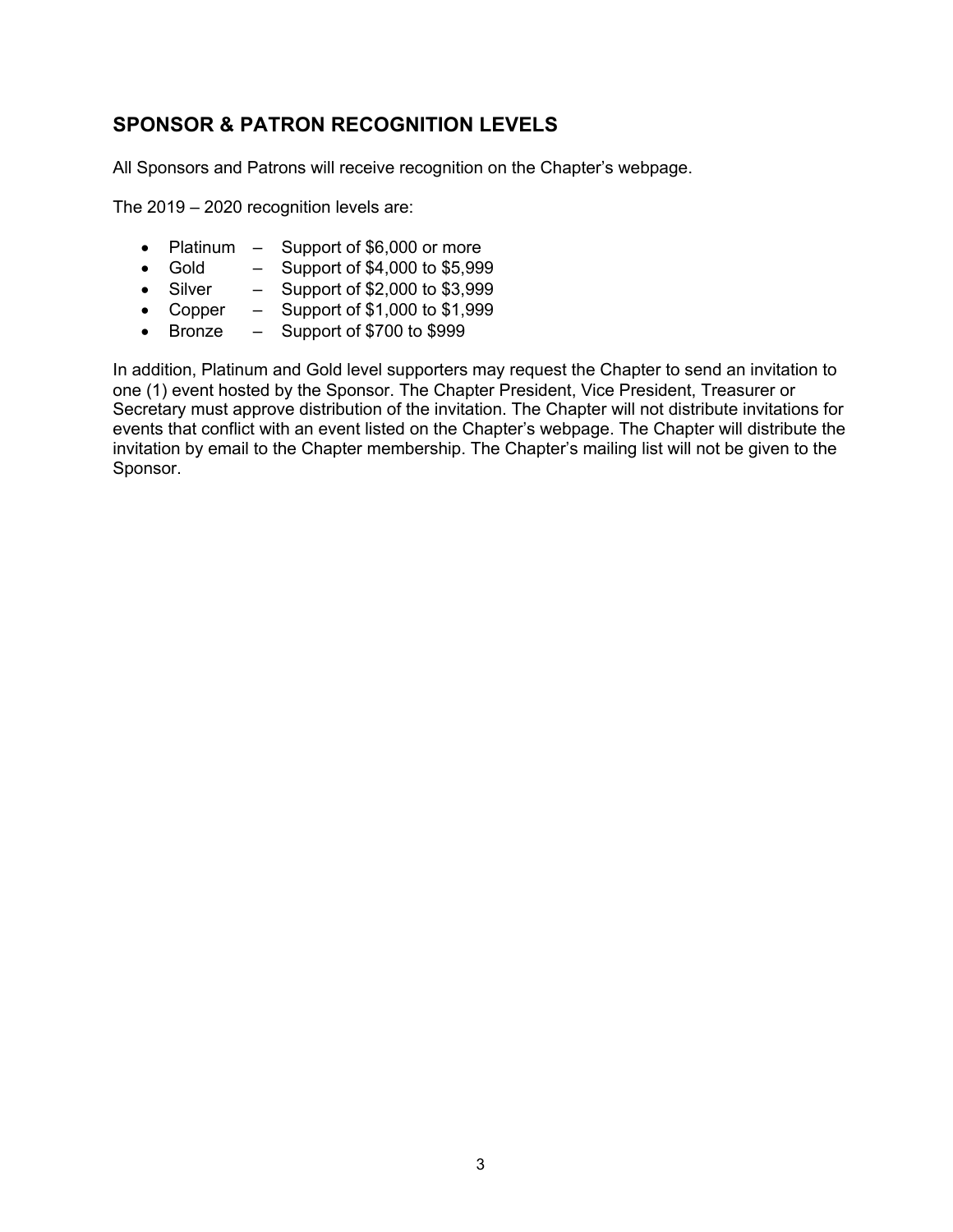## **SPONSORSHIPS AVAILABLE**

## **CLE Sponsorships – 40 Available**

• *Tuesday Lunch Meeting CLE Programs – held at Blanco Biltmore*

These meetings offer CLE Sponsors the opportunity to make a one hour presentation on a single topic. The benefits offered to sponsors through our Tuesday meetings, include:

- $\circ$  A larger private meeting space that accommodates up to 75 in-house counsel;
- $\circ$  Both ACC AZ Chapter member in-house counsel and non-member in-house counsel may attend; and
- o ACC AZ popular ethics meetings are held at Tuesday meetings.

*Cost per Tuesday CLE Sponsorship – \$2,000 per presentation*

• *Thursday Lunch Meeting CLE Programs – held at The Capital Grille, Biltmore*

The benefits offered to sponsors through our Thursday meetings, include:

- $\circ$  A slightly smaller private meeting space that accommodates up to 40 ACC AZ Chapter members, allowing for more interaction between presenter Chapter members;
- $\circ$  Opportunity for CLE Sponsor to elect to offer two concurrent one hour CLE presentations in side by side private meeting spaces at The Capital Grille. The second space accommodates up to 24 Chapter members;
- $\circ$  Opportunity for the CLE sponsor to showcase two distinct areas of expertise, with the added benefit of either showcasing a highly specialized area of expertise or to highlight two distinctly different areas of practice; and
- $\circ$  Opportunity to submit one newsletter article for the Chapter Quarterly Newsletter sent to almost 500 in-house counsel members and posted on the Chapter webpage.

*Cost per Thursday CLE Sponsorship – \$3,000 if sponsor presents 2 topics*

*\$2,000 if sponsor presents 1 topic*

Our lunch meeting CLE Programs are our primary platform for delivering CLE to our members. All CLE Sponsors must present a program and provide printed handout material for each attendee that will satisfy the Arizona Bar's CLE requirements. *The Chapter strongly encourages the Sponsor to include outlines or checklists of practical tips for in***–***house counsel in the printed handouts.*

In addition to the Sponsorship Fee(s) due to the Chapter, all CLE Sponsors are responsible for their own costs and expenses of preparing for and presenting the sponsored CLE programs(s), including the costs of the written materials for each attendee. CLE Sponsors may place appropriate promotional materials on the registration table or at each seat.

CLE Sponsors should prepare programs with 50**–**55 minutes of oral presentation followed by 5**–** 10 minutes for questions and answers. CLE Sponsors may invite two (2) firm members (in addition to the speakers) to attend the program at no additional cost. Additionally, CLE Sponsor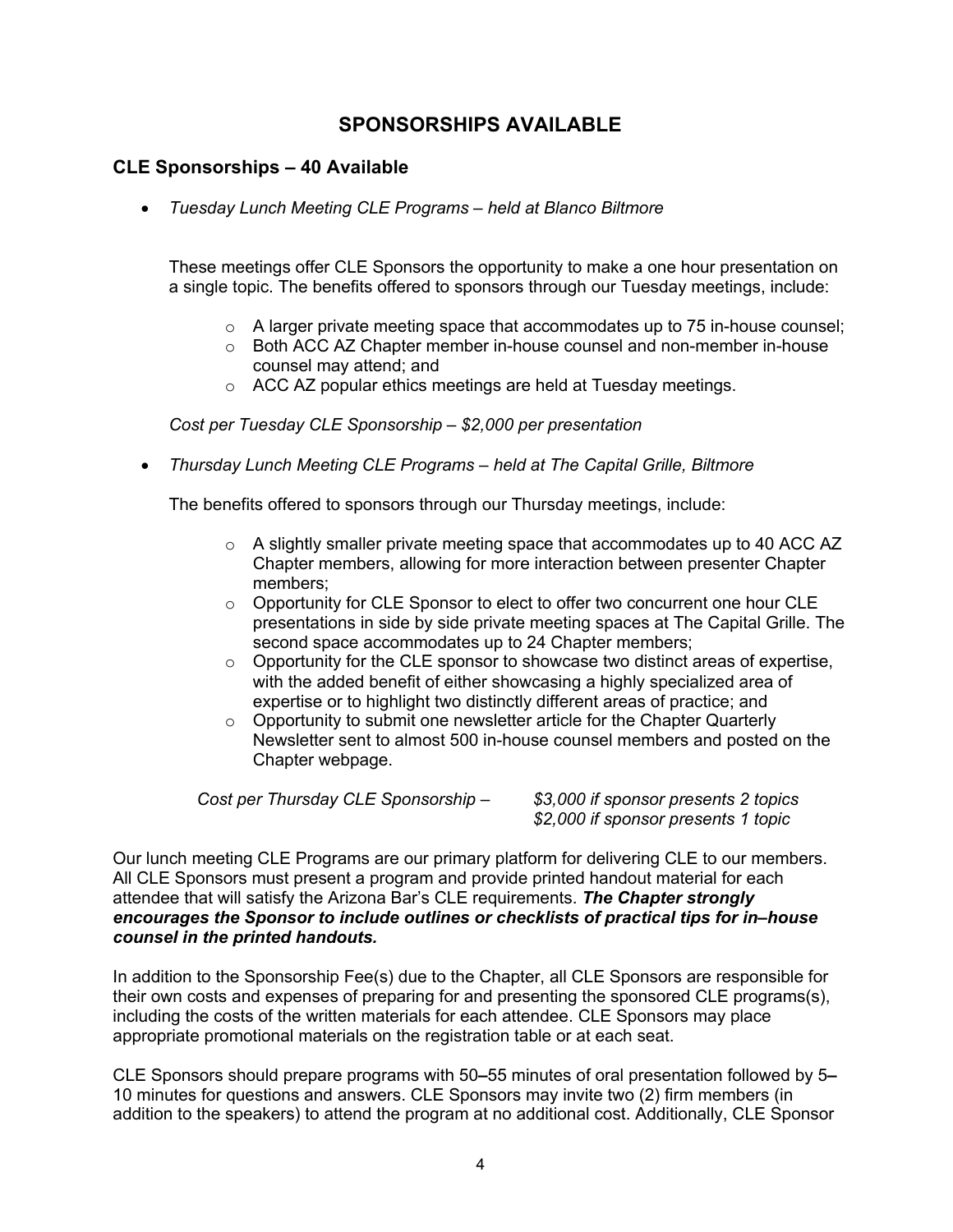may request tickets for up to four (4) guests. The Chapter will bill the CLE Sponsor for guests. The rate per guest will be the Chapter's actual cost for each lunch.

The Chapter will bear the following costs and expenses for CLE Programs: (i) meeting room; (ii) food and beverage; (iii) nametags; and (iv) CLE Certificates. The Chapter will send all communications about the meetings to the Chapter members, facilitate the reservations for the meetings and upload the CLE materials to the Chapter webpage. The Chapter will provide the CLE Sponsor with a registration list containing the name and employer of each attendee. To offset some the Chapter costs, the Chapter may charge attendees a fee to attend the lunch meeting. The Chapter reserves the right to determine the amount of these fees. The Chapter determines the venue and menu for each meeting. (Consistency in time, date and location has a significant and positive effect on meeting attendance.)

Please use the attached Exhibits to assist you in selecting proposed CLE Presentation Topics. **Exhibit A** (CLE Sponsor Program Suggestions) and **Exhibit B** (Past Program Topics).

The Chapter will select CLE Sponsors based on the Chapter's needs, the quality of the proposal, prior support of the Chapter, the Chapter's desire to include Sponsors of varying sizes and specialties, prior experience (quality of past presentations, compliance with the program guidelines) and the timeliness of the application submission.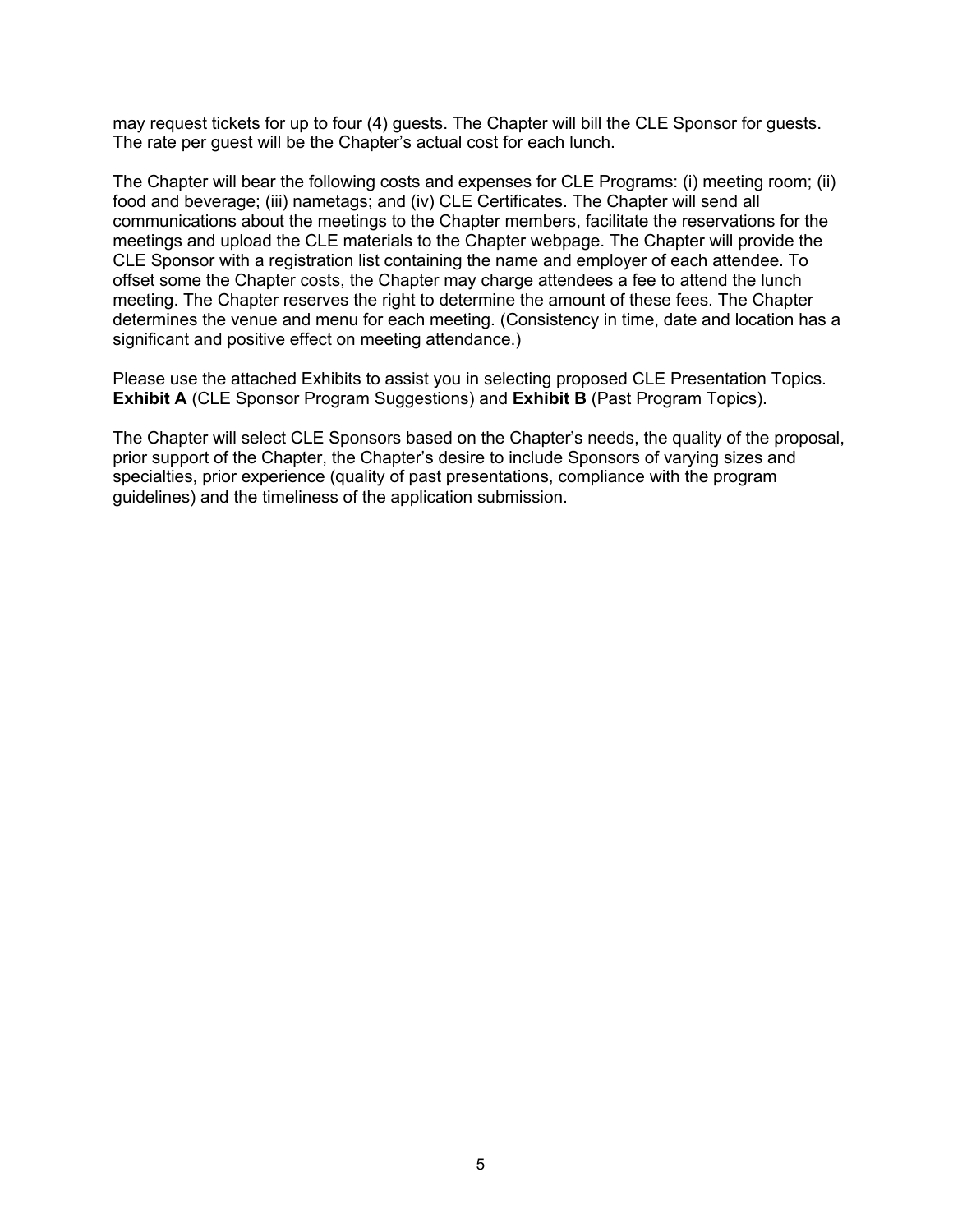## **Social Sponsorship – 3 Offered**

*\$1,000 each*

*1 Social Event held between January – March 1 Social Event held between April – June*

*1 Social Event held between July – September*

Social Sponsorships are specifically designed to allow the Social Sponsors and the Chapter members to interact in a variety of social settings, outside of a CLE offering, and to allow Social Sponsors to control the costs, venue and size of the social event. The Social Sponsor must submit a description of the event. The entire cost of the event is the sole responsibility of the Social Sponsor. The Social Sponsor may choose the date and time for the event, subject to the approval of the Chapter. Social events may not conflict with any of the Chapter's hosted events published on the Chapter's webpage. The Chapter will share social event invitations with our members by email, on the Chapter's Event Calendar, on the Chapter's webpage and in the announcements made at regular Chapter meetings. The Chapter will register the members for the social event and provide a registration list to the Social Sponsor. The Social Sponsor should provide all of the details for the social event, including the date, time, location, deadline for registration, the maximum number of Chapter members that may attend and the number of guests a Chapter member may bring.

The Chapter will make every reasonable effort to encourage Chapter members to attend the social event, but the Chapter makes no guarantees about the number of Chapter members who will attend the social event.

The Chapter will select the Social Sponsors based on the potential of the event to be of interest to our members, the timeliness of application submission and prior experience.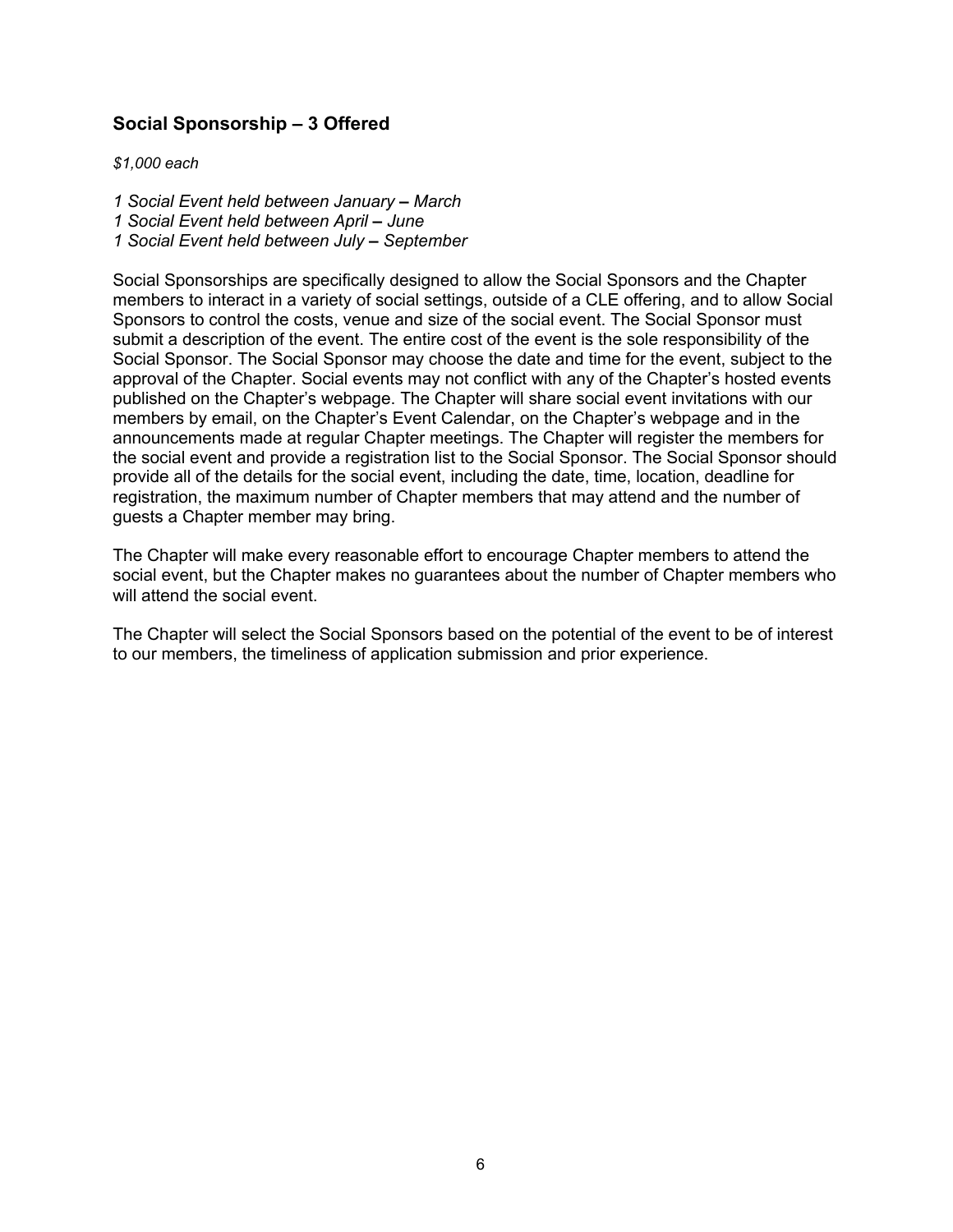## **Roundtable Dinner Sponsorship – 1 Offered**

#### *\$1,000*

The Roundtable Dinner Sponsorship is specifically designed to allow the Roundtable Dinner Sponsor and a small group of Chapter members to engage in an in-depth substantive legal discussion on a pre-determined and pre-approved topic. The Roundtable Dinner Sponsor has the ability to control the costs and venue for the dinner. The Chapter strongly encourages group of no more than twelve (12) Chapter members. The entire cost of the dinner is the sole responsibility of the Roundtable Dinner Sponsor. The Roundtable Dinner Sponsor may choose the date and time for the dinner, subject to the approval of the Chapter. The dinner may not conflict with any of the Chapter's hosted events published on the Chapter's webpage. The Chapter will work with the Roundtable Dinner Sponsor to determine the distribution of the invitation to Chapter members, and the distribution may be limited to Chapter members such by practice area, seniority, industry or any other way the Chapter and the Roundtable Sponsor agree would make the dinner discussion more relevant to the Chapter members attending. The Chapter will register the members for the dinner and provide a registration list to the Roundtable Dinner Sponsor. The Roundtable Dinner Sponsor should provide all of the details for the dinner, including the date, time, location, deadline for registration and the maximum number of Chapter Members that may attend.

The Chapter will make every reasonable effort to encourage Chapter Members to attend the Roundtable Dinner, but the Chapter makes no guarantees about the number of Chapter Members who will attend the dinner.

The Chapter will select the Roundtable Dinner Sponsor based on the proposed discussion topic, prior support of the Chapter, the Chapter's desire to include Sponsors of varying sizes and specialties, prior experience (quality of past presentations, compliance with the program guidelines) and the timeliness of the application submission.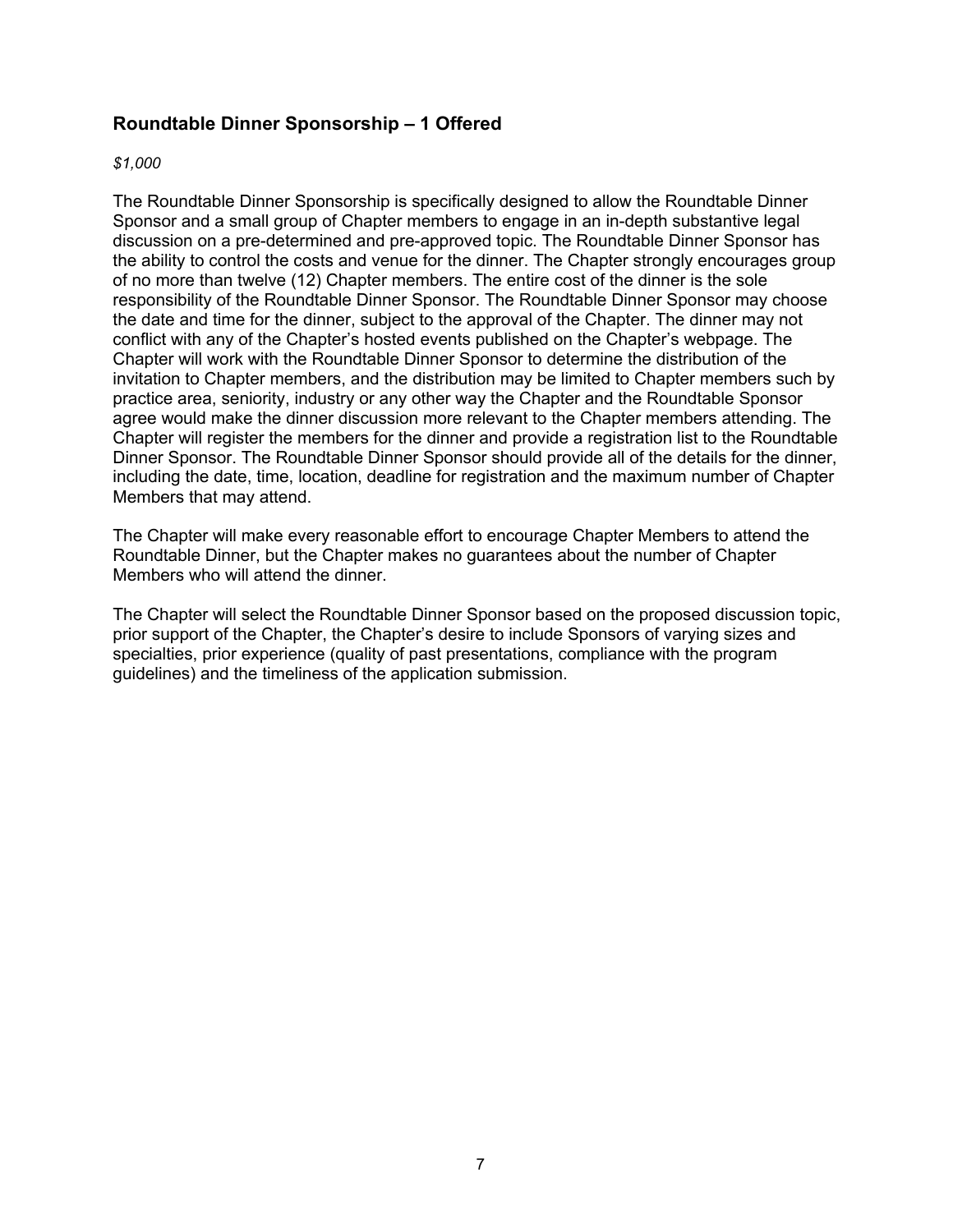## **PATRON OPPORTUNITIES**

## *(limited to non-law firm applicants)*

## **Newsletter Patron** *– 1 offered*

*\$1,500*

The Newsletter Patron will receive the following benefits: Patron's logo will be included on each of the Chapter's quarterly member newsletter, opportunity to include one article (1500 word limit applies) for each of the Chapter's quarterly member newsletters and an invitation to one Tuesday and one Thursday meeting during the month of the newsletter distribution (December, March, June & September).

## **Meeting Patrons:**

## *Elite Patron (12 Meetings) – 2 offered at \$1,500 each*

- *Tuesday –* Complimentary admission for one (1) patron representative to all Tuesday meetings held on the third Tuesday of each month during the sponsorship year. Patron logo on meeting invitation.
- *Thursday –* Complimentary admission for one (1) patron representative to all monthly members-only meeting held on the first Thursday of each month during the sponsorship year. Patron logo on meeting invitation.

## *Premier Patron (6 Meetings) – 2 offered at \$1,000 each*

- *Tuesday –* Complimentary admission for one (1) patron representative to 6 Tuesday meetings. Meeting dates to be selected by Patron after the Chapter approves the application.
- *Thursday –* Complimentary admission for one (1) patron representative to Thursday meetings. Meeting dates to be selected by Patron after the Chapter approves the application.

## *Supporting Patron (4 Meetings) – 2 offered at \$800 each*

- *Tuesday – –* Complimentary admission for one (1) patron representative to Tuesday meetings. Meeting dates to be selected by Patron after the Chapter approves the application.
- *Thursday –* Complimentary admission for one (1) patron representative to Thursday meetings. Meeting dates to be selected by Patron after the Chapter approves the application.

The Chapter will select Patrons by the timeliness of application submission and prior experience.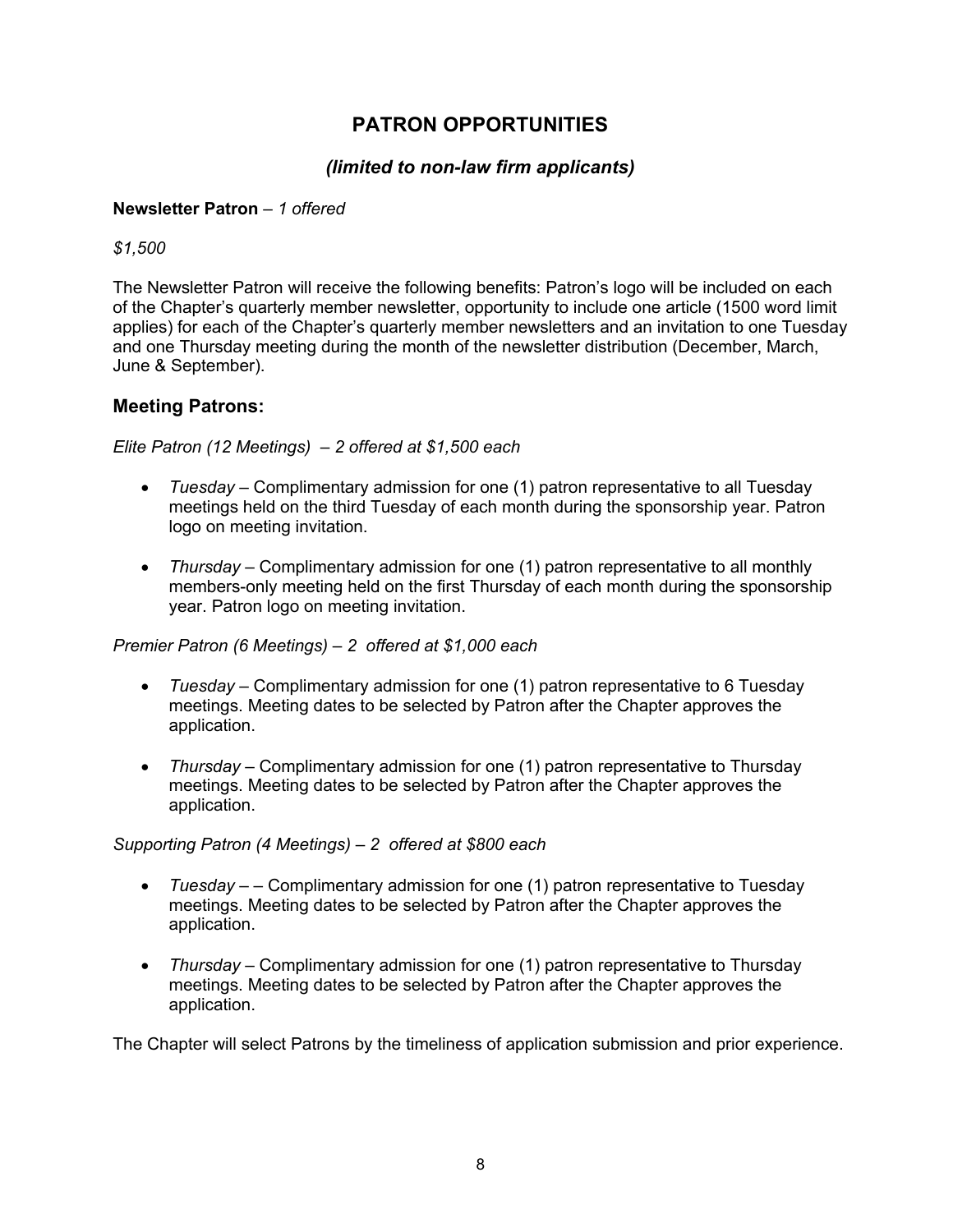## **SPONSORSHIP & PATRON PROGRAM GENERAL TERMS**

**1. Selection, Topics.** Topics shall be determined according to the Chapter's Speaker and Sponsor Guidelines. The Chapter will take into consideration, among other factors, past support of the Chapter in deciding which firms will be selected and for which topics.

**2. Event Cancellation.** CLE Programs must take place on the date scheduled by the Chapter. If a CLE Sponsor elects not to make the presentation on the agreed upon date, then the CLE Sponsor forfeits the sponsorship fee. All Sponsorship fees are non-refundable. In the unlikely event the Chapter cancels the program, the fee, or a portion thereof, shall be refundable to the Sponsor.

**3. Sponsor Announcements/Invitations and RSVP.** The events are the Chapter's events. The Sponsor name and logo will be included on the Chapter's notices announcing the program. The Chapter shall retain ownership and control over and shall not share proprietary data, including its membership list, with sponsoring organizations. Registration must be coordinated through the Chapter Administrator or her/his designee. The Chapter will create an online registration page for each event and regularly send notices of the event to its members.

## **4. Administration of Sponsorship Benefits and Requirements.**

- If applicable, Sponsors agree to provide a brief description of CLE presentation topics and speaker(s) biographies to the Chapter Administrator no later than September 13, 2019 (descriptions for each topic and each speaker biography limited to 25 words each);
- Sponsors must provide a signed Web-Linking Agreement before Sponsor information will be posted to the Chapter webpage;
- Sponsor agrees to comply with the Chapter's Speaker and Sponsor Guidelines included in the sponsorship application package; and
- If applicable, Sponsors agree to provide all newsletter articles to the Chapter by the deadline shown on the Sponsorship Invoice and Sponsor understands that if the article is not submitted by that deadline, the Chapter cannot guarantee the article will appear in the newsletter.

**5. Sponsor Marketing Materials.** If the Sponsor plans to provide anything other than marketing brochures or small tokens with the Sponsor's logo, the Sponsor must notify the Chapter and receive approval for such distribution.

**6. Co-Sponsorship Requests.** The Chapter will consider on a case-by-case basis requests that it become a co-sponsor of an event with another organization. The factors that the Chapter will take into account are as follows (this list is not meant to be an exhaustive list but merely serves as a guideline):

- uniqueness of the third party program topic and potential value to a significant segment of the Chapter's membership (e.g., special focus on corporate counsel issues);
- benefits of the third party program for attorneys in general and to in-house practitioners and members of the Chapter in particular;
- benefits to the Chapter (e.g., complimentary registrations, access to potential members, community goodwill) or its members;
- eligibility and/or participation of the Chapter members in the third party program;
- target audience (e.g., members of the bar, in-house attorneys, paralegals, non-legal managers, law firms);
- obligations of the Chapter such as financial commitment, promotion, finding faculty, registration and administration;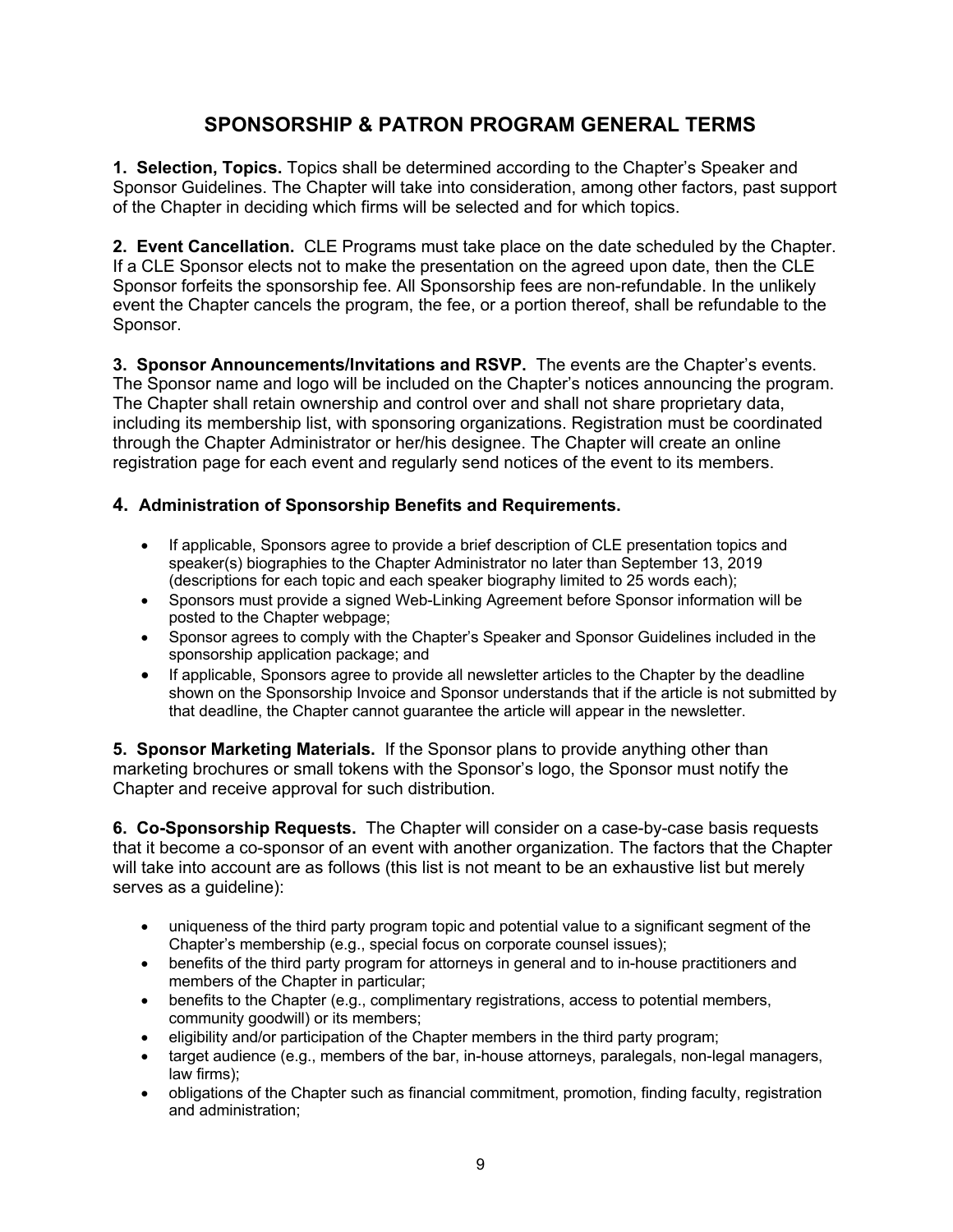- nature of the third party (profit or non-profit), its reputation and the extent to which the Chapter benefits through association with such organization;
- ongoing relationship between the Chapter and the third party and whether the relationship will be enhanced by such co-sponsorship;
- impact on future activities of the Chapter (i.e., conflicts with the Chapter's planned events); and
- impact on the ongoing relationships with the Chapter and its annual Sponsors.

**7. Exceptions and Updates to Guideline**s. The Chapter President may make exceptions to these guidelines for good cause and in the best interests of the Chapter. The Chapter reserves the right to create and to put into place other sponsored programs not described in these guidelines.

**8. Other Items.** Note that the Chapter does not warrant or guarantee (i) the number of the Chapter members that will be in attendance at the sponsored program or (ii) any results from the opportunity for the applicant to sponsor or present the sponsored program.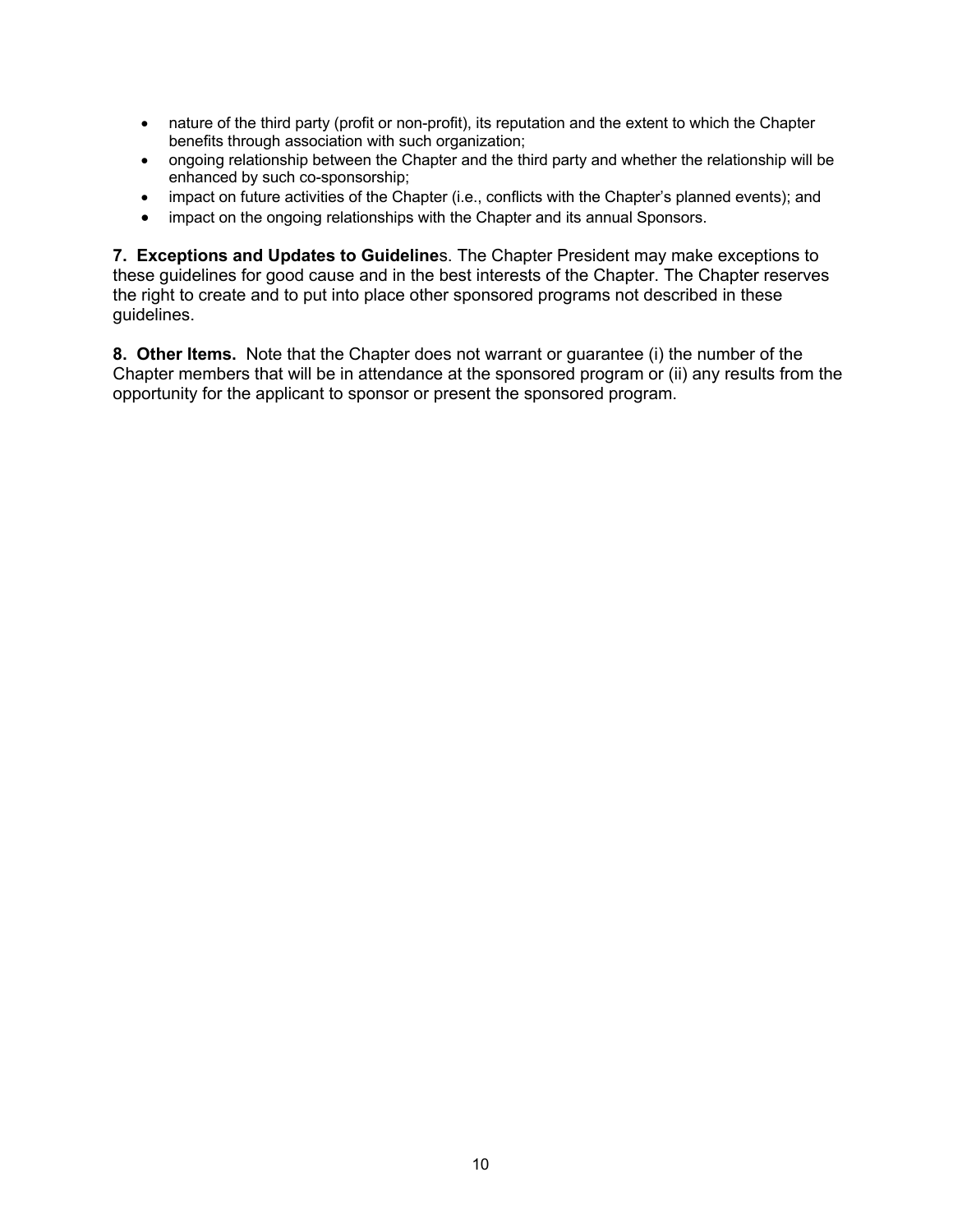## **SPEAKER GUIDELINES**

The Board of Directors of the Association of Corporate Counsel Arizona Chapter has concluded that it is desirable to bring greater uniformity to presentations by speakers at the Chapter's programs and believes that by adopting these Guidelines the Board will further the Chapter's primary mission of offering high quality Continuing Legal Education to the Chapter members.

The Board recognizes that fairness to potential sponsoring organizations is important to the Chapter's mission. Further, the substantive quality of presentations is important to the meeting attendees and the success of the Chapter.

These guidelines shall apply to all the Chapter programs featuring a speaker.

## **GENERAL GUIDELINES**

The term "Speaker" or "Sponsor" shall include the individual making the presentation and the organization to which the Speaker belongs. Absent advance permission from the Chapter, *all Speakers at a program must be associated with the sponsoring organization for that program*. If a Sponsor chooses to offer the CLE program(s) in a panel discussion format with expert panelists comprised of both attorneys and business professionals who are topical experts, the Sponsor must notify the Chapter of that no less than thirty (30) days prior to the meeting. At that time, the Sponsor must submit the name(s) and organization(s) of all members of the panel to the Chapter for approval.

All presentations shall comply with the following General Guidelines. The Chapter Administrator shall work with the Chapter leadership and the Speaker and Sponsor to implement the Guidelines.

- The selection of the Sponsors shall not imply any endorsement from the Chapter.
- The Chapter shall not share any proprietary information with the Sponsors.
- In setting any sponsorship arrangements, the Chapter shall consider how the proposed sponsor arrangement compares to sponsorship arrangements in the past year to promote fairness among sponsors.

## **PRESENTATION CONTENT GUIDELINES**

The Sponsor may request assistance from the Chapter to ensure the presentation content meets these Guidelines. The Speaker shall be responsible for the substantive content of the presentation.

Presentations should contain the following elements:

- Any presentation for which Continuing Legal Education (CLE) credit is given shall be limited to 60 minutes, including a summation and five to ten minutes for questions and answers from the audience;
- The topic shall be addressed from the perspective of the in**–**house counsel;
- The presentation must contain useful, substantive and relevant information for the program attendees;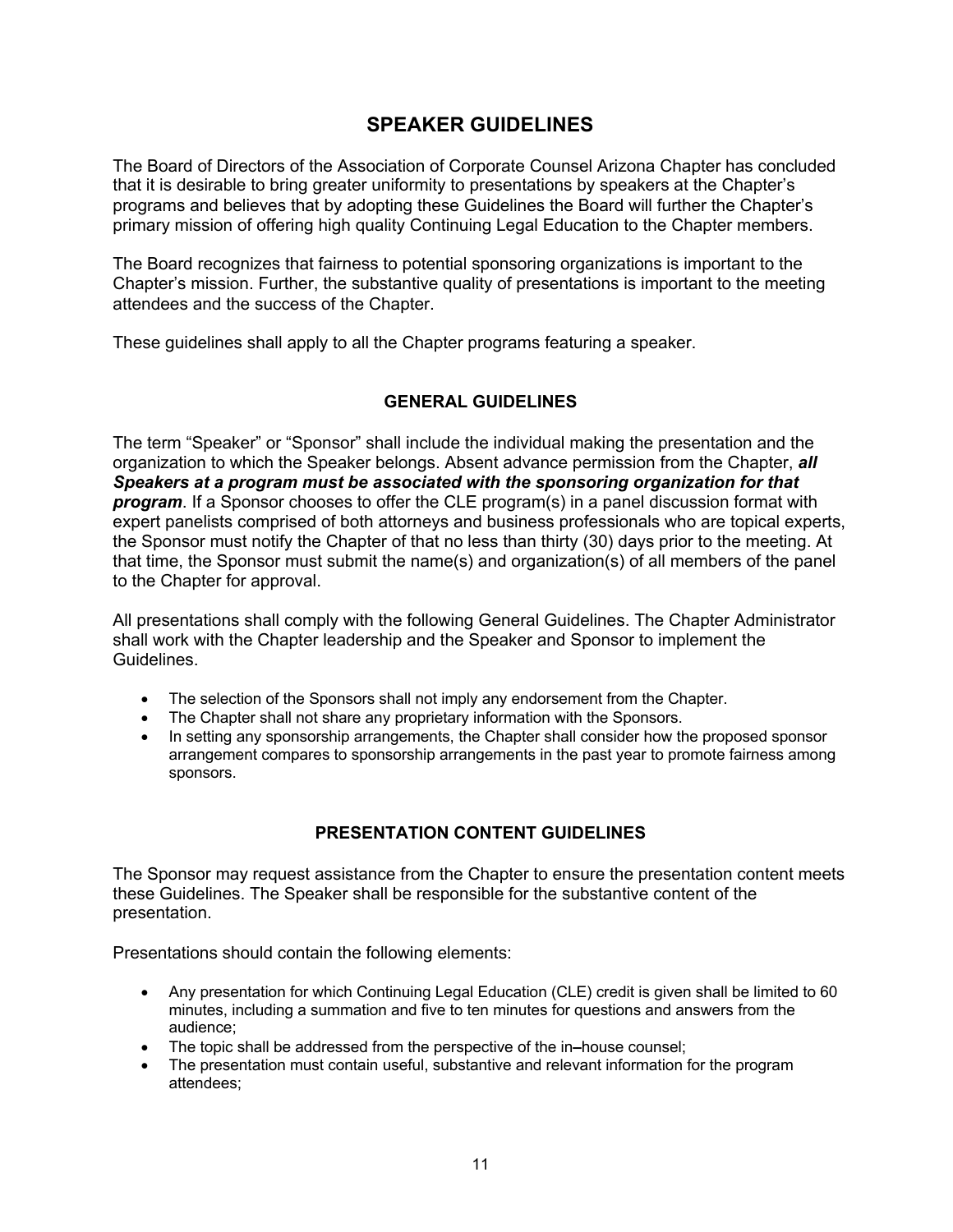- The Sponsor must provide, at Sponsor's expense, substantive printed handouts related to the presentation topic (*the Chapter strongly encourages the Sponsor to include outlines or checklists of practical tips for in***–***house counsel in the printed handouts)*;
- The Sponsor shall email the substantive handouts to the Chapter Administrator *not later than two business days prior to the meeting*;
- The Sponsor shall email any PowerPoint presentation material to the Chapter Administrator *not later than two business days prior to the meeting*;
- Shortly after the presentation, the Chapter will post the CLE Materials on the Chapter's page on www.acc.com for Chapter members' reference; and
- Sponsors shall not market their services or organizations during their presentation or in their written handout materials, except that speaker's and sponsor's name and contact information, along with a short paragraph identifying the products or services, may be added to the written handout materials without approval of the Chapter.

## **ROLE OF THE CHAPTER ADMINISTRATOR**

The Chapter Administrator shall be responsible for administering these Guidelines. Any questions about the interpretation should be directed to the Chapter President, Vice President, Treasurer or Secretary.

The Chapter Administrator shall confirm all engagements and financial arrangements with the Sponsor, and all such confirmation shall be sent electronically.

## **EXCEPTIONS TO THE GUIDELINES**

The Chapter President, Vice President, Treasurer or Secretary may make exceptions to these Guidelines for good cause and in the interests of the Chapter.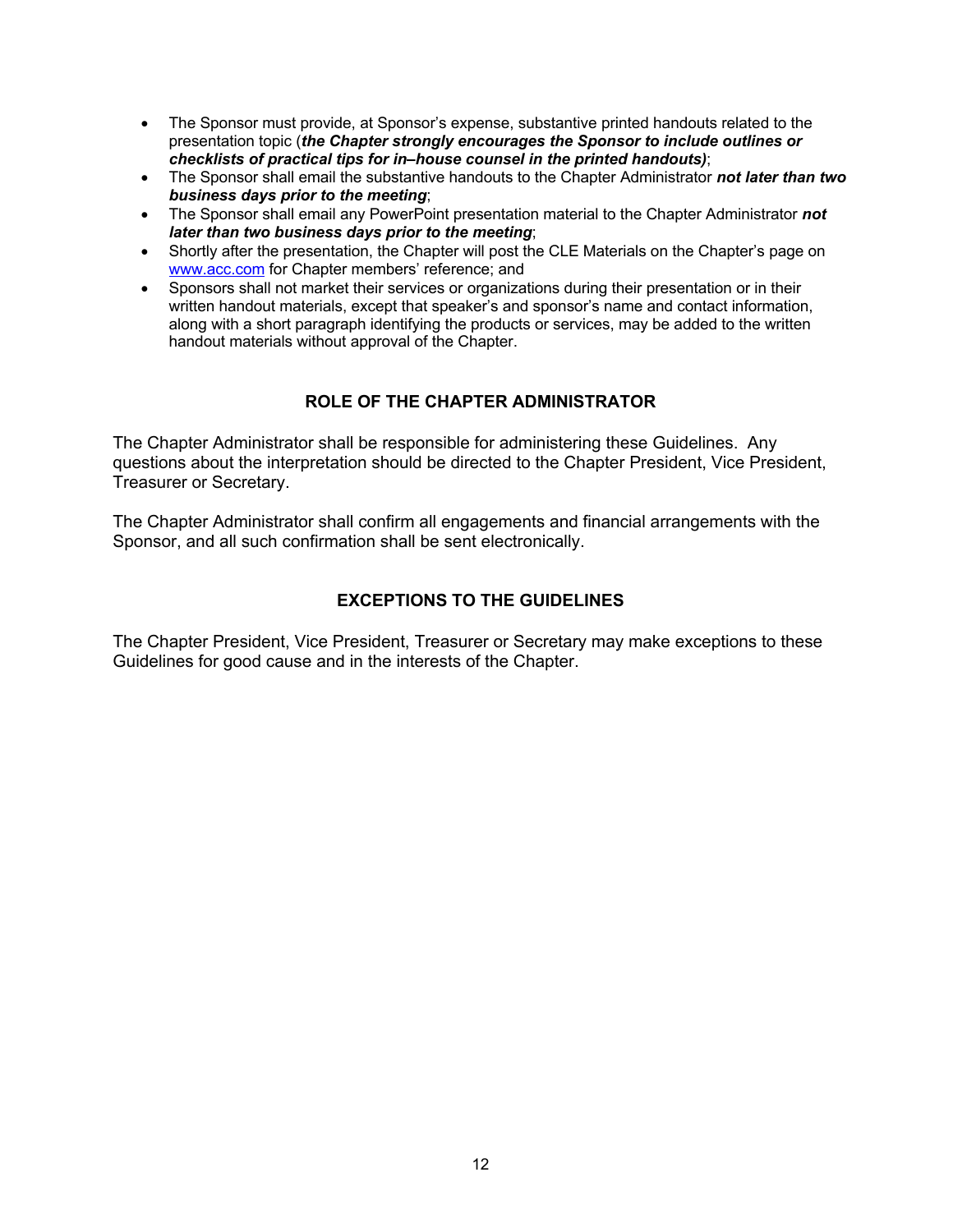## **EXHIBIT A**

## **CLE SPONSOR PROGRAM SUGGESTIONS**

- A Practical Step by Step Guide to Responding to Retaliation Claims
- What Happens to Pending Litigation Post-Acquisition?
- Effect of Automated & Artificial Intelligence Tools on Your Law Department
- Patent Eligibility Guidance Post Berkheimer
- Shareholder Activism: What Should In-House Counsel Be Doing Now?
- New Economic Sanctions and Trade: Advice for 2019
- Managing BlackRock's New Challenge for More CSR
- Making Sure Departing Employees Do Not take Trade Secrets Out the Door
- False Claims Act Litigation When the DOJ Does/Does Not Intervene
- Understanding ISS and Glass Lewis Ratings
- FCC Regulation of IoT
- Top Priorities for Privacy and Security Regulators
- Update on Dodd Frank & Other Consumer Protection Laws after the May 2018 Economic Reform Act
- Audit Committees & Financial Reporting: 2019 Developments
- SEC Comment Letters Recent Trends
- *Epic Systems* enforceable class action waivers in pre-dispute arbitration agreements
- Managing Foreign Investments & Transactions Subject to CFIUS Review
- Fundamentals for Undertaking an ICO
- Approach a Compliance Risk Assessment Effectively
- Complex Financial Instruments: Are They Accounted for as Debt or Equity?
- 2019 Corporate Whistleblowing Update
- Corporate Misconduct: When Are In-House Counsel & Compliance Officers at the Most Risk?
- Cybersecurity: Updates for Managing Incidents, Including Ransomware, Spear Phishing, Phishing & Click Baiting
- Government Contracts: Updates for 2019
- International Arbitration Where? What Rules?
- Ethics: Attorney-Client Privilege in Internal Investigations
- Ethics & Technology: Understand Your Duties When Using Tech Resources
- Ethical Considerations of Outsourcing Legal Functions
- Key Contract Terms for Cloud Computing Agreements
- Implementing Proxy Access
- How to Protect IP Across Digital Platforms Providing v. Protecting
- What's Market **–** M&A **–** Customary Terms in Non**–**Disclosure Agreements
- M&A **–** NDAs and LOIs
- When Regulators Take Enforcement Action Against In-House Counsel . . . .
- Fundamentals of Consumer Protection
- Antitrust Civil Litigation after Criminal Enforcement
- Delaware Caselaw: "Commercially Reasonable Efforts" or "Best Efforts"?
- Recent Developments in Arizona Law (Cases, New Statutes)
- EEO Update Supreme Court and Important Appellate Decisions
- False Claims Act Developments at the National and State Level
- Antitrust Counseling: Bundled Prices, Loyalty Discounts and Exclusive Dealings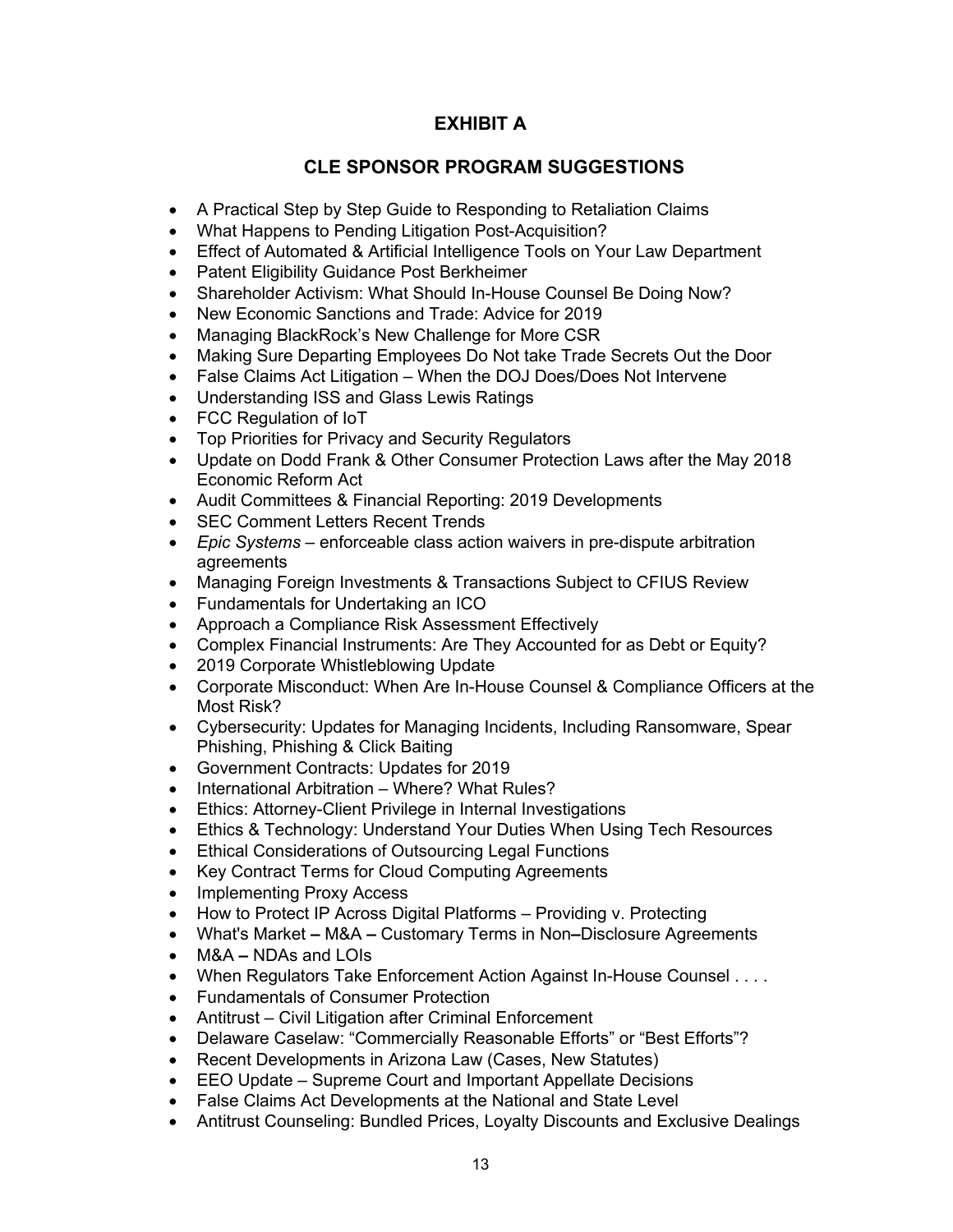- Fundamentals of Swaps/Derivatives for Corporate End**–**Users
- Compensation Committees Independence and Compensation Consultants
- Structuring and Negotiating Private Equity Investments
- Business Interruption Insurance: Basics and Policy Enforcement
- Antitrust: Participating in Industry Standard Setting
- Exclusive Forum Bylaws
- Software License Disputes
- DOJ/FTC Merger Guidelines for Non**–**M&A Lawyers
- Patent Infringement Actions at the International Trade Commission
- ERISA Breach of Fiduciary Duty Litigation
- Recent Developments in Employee Benefits
- Big Data and Data Mining The Regulatory Environment
- US Export Law Compliance
- Securities Laws Update (Compensation, Conflict Minerals, Cybersecurity, Other Disclosure Issues)
- Securities Laws Disclosure Issues and Web 2.0 (Facebook, Twitter, Blogging)
- Software Licensing Don't Forget About the Boilerplate
- Doing Business in . . . . . (Canada, Brazil, Europe, Russia)
- Administration and Congressional Priorities for Energy and Environmental Law
- Compliance & Ethics Global and Cross Border Investigations
- Delaware Law Developments 2018 for In-House Counsel
- United States Supreme Court decision in *Tibble* Review of the Impact on the Statute of Limitations on Inadequate Fund Monitoring
- State and Local Taxes: Voluntary Disclosures and Amnesty
- Guiding In-House Counsel through a Restatement (SEC, NASDAQ/NYSE)
- Do You Need Insurance for Reps & Warranties?
- State and Local Taxes: New State Laws Created to Meet the New Economy
- Patent Harmonization Benefits under the Patent Cooperation Treaty
- Guidance for In-House Counsel appointed as an Arbitrator
- Tax Planning for LLCs, Partnerships & Joint Ventures
- In-House Counsel's Guide to Efficient Project Management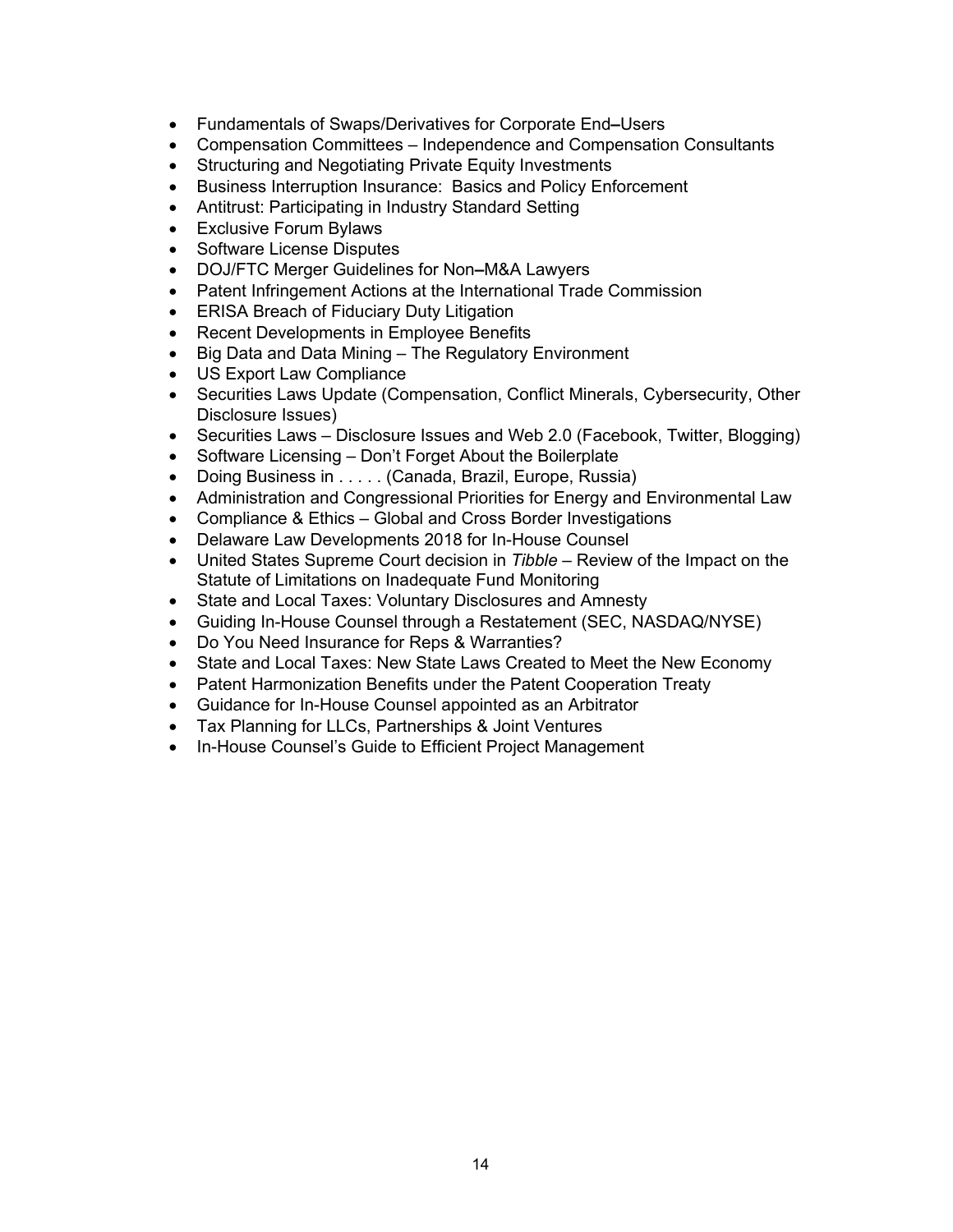## **EXHIBIT B**

## **PAST PROGRAM TOPICS OCTOBER 2016 THROUGH SEPTEMBER 2019**

#### *September 2019*

- Dealing with & Recovering from Embezzlement, Kickbacks & Theft at Work
- Beyond Maternity Leave: Cutting Edge Approaches to Lawful Parental Leave Programs
- What's Market M&A Customary Terms in Non-Disclosure Agreements, M&A NDAs & LOIs
- Defending Against Litigation Before It Begins: How to Do More Than CYA
- SEC Enforcement: from nuts & bolts to whistleblower process & how in-house counsel can avoid being drawn into the fray adverse to the SEC

#### *August 2019*

- Recent Developments in AZ Law: What Employers Need to Know
- GDPR Unraveling the Newest Development in Data Protection
- Avoiding Wage & Hour Mistakes under Federal & State Law
- International Tax

#### *July 2019*

- Do Your HR & Business Policies & Procedures Create Employment Law Liability
- AZ Update on Product Liability Law

#### *June 2019*

- ETHICS: Ethical Issues Can They Really Do That? Ethical Minefields & How to Dodge Them
- Best Practices for Corporate Political Involvement
- Trans 101 for Employers

#### *May 2019*

- ETHICS: Internal Investigations & the Attorney-Client Privilege I'm Covered, Right?
- Managing the Unmanageable: Difficult, Toxic & Gotta Go Employees
- Advantages & Disadvantages of Involuntary Bankruptcy Filings as Debt Collection **Strategy**
- Protecting Employer IP, Reputation, & Office Culture without Violating Employee Speech **Rights**
- What Businesses Need to Know about Arizona's New Data Breach Law

#### *April 2019*

- How to Limit Liability & Risk in Your Foreign Operations
- ETHICS: Crisis & Investigation Management in the Era of 24/7 News Cycles
- Issues and Pitfalls to Avoid when Drafting and Litigating Indemnity Clauses
- Protecting Your Employees & Company from Workplace Violence
- **Brand Protection Strategies**

#### *March 2019*

- Beauty is in the IP of the Beholder: Protecting & Monetizing Your Company's IP
- ETHICS: R-E-S-P-E-C-T: Find out what it means for the In-House Legal Department
- The Future of Smart Contracts
- Government Agency Enforcement Trends
- Investigating Sexual Harassment Allegations …Getting it Right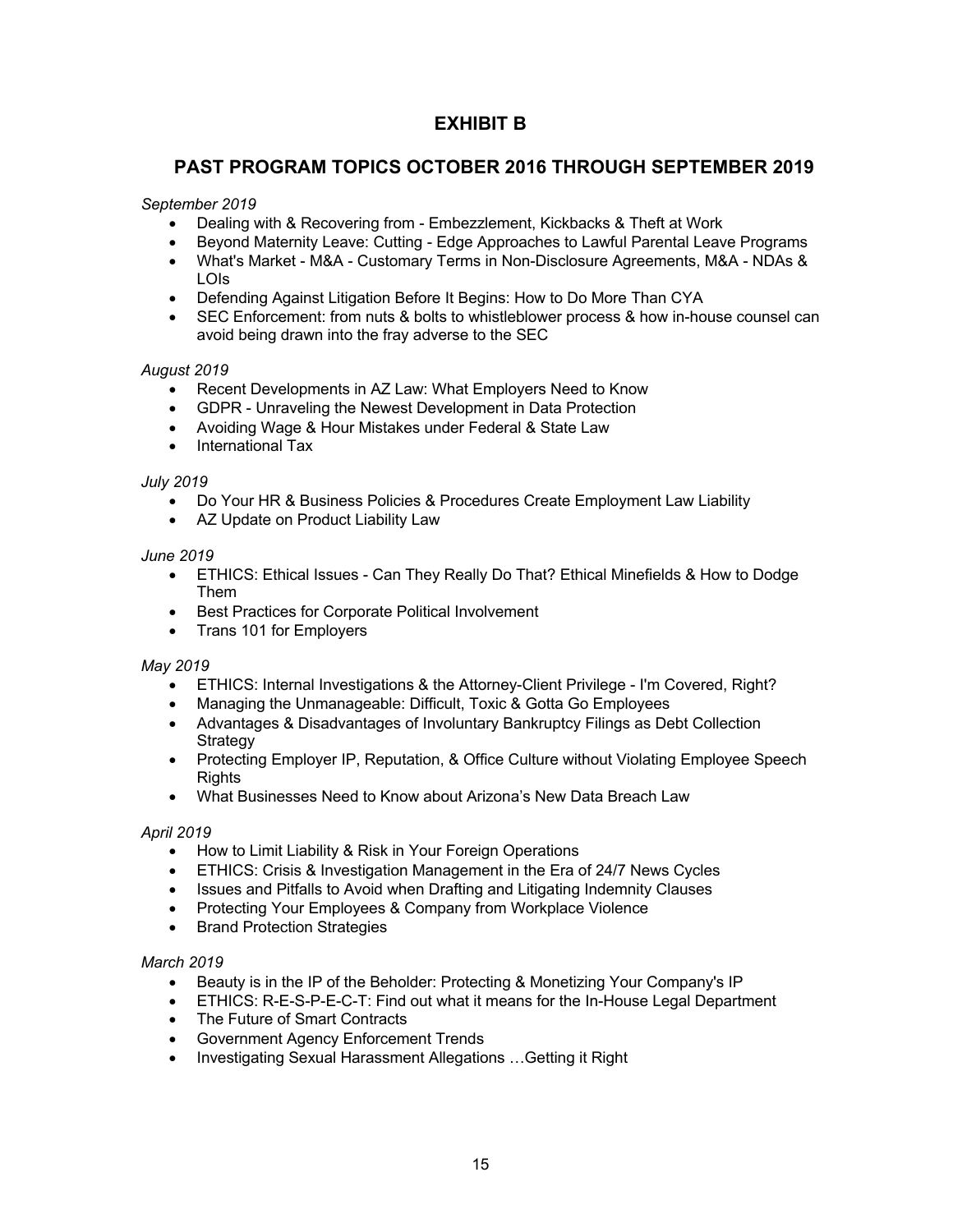#### *February 2019*

- How to Prevent Executives from Saying the Wrong Thing When Testifying
- Patent Licensing
- Consciously Addressing Unconscious Biases
- Ethics: Artificial Intelligence and the Legal Profession: Embracing the Possibilities
- What's an Employer to Do in An Era of #metoo?

#### *January 2019*

- Pre-Closing and Post-Closing Integration Planning in M&A
- Negotiating Credit Agreements & Navigating Article 9 of the UCC
- Data Privacy: Are You in Compliance?
- A New Generation of Laws Take Effect Discussion of HB 2154 & HB 2020
- SCOTUS Decision on Professional & Amateur Sports Protection Act: ushers in the next gold rush for the US Gaming Industry

#### *December 2018*

- When Must Your Insurance Company Defend Your Company, & Settle Litigation Against It?
- New Arizona Rules for LLCs
- How to Keep Your Online Sweepstakes Legal, Practical Guide for Offering Online Contests & Promotions

#### *November 2018*

- Commercial Court, MIDP, Tiering & How Businesses Should Deal with the Barrage of Rule Changes
- What Did Arizona Decide: A Review of 2018 Initiatives & Referenda
- Data Privacy Considerations When Using AI in Online Advertising
- Post Tax Reform Changes to Executive Compensation Planning
- Blockchain & IP Law

#### *October 2018*

- Beyond the Business Terms What should be in your purchase & sale agreement?
- New Accounting Pronouncements Revenue & Lease
- Cybersecurity What it means for Public Company Reporting & Board Obligations

#### *September 2018*

- FCPA Risk Assessment in Due Diligence
- How Employers Can Successfully Navigate the Fast & Furious Immigration Pitfalls & Administrative Obstacles for Visas, International Travel & Green Card Processing

#### *August 2018*

- Recent Developments in Arizona Law: What Employers Need to Know
- Unchartered Waters: International Trade Compliance in a Changing Paradigm
- Elevating Your Arbitration Programs Advanced Strategies for Class Action Waivers & Enforcement
- Dazed & Confused? Marijuana & Prescription Drug Issues at Work

#### *July 2018*

- Financing Real Estate Projects: Securities Law Implications: Identifying Securities, How to Avoid Violations: Traditional Financing Methods & New Alternatives
- My Business is Under Attack by Anonymous Internet Users! How to Identify Online Trolls & Remove Harmful Online Content
- Contractual Accounting Language: Trouble Spots and How to Avoid Them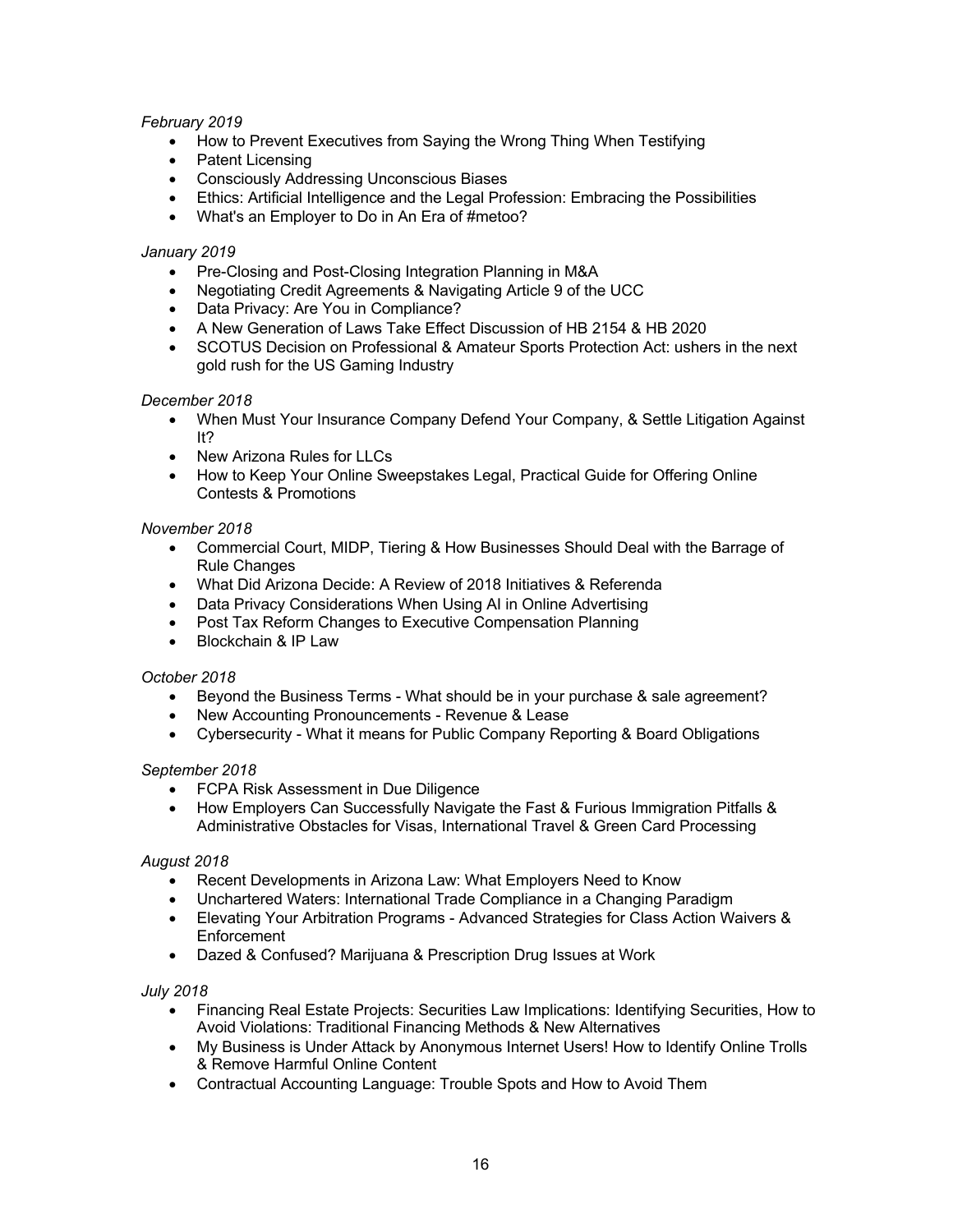#### *June 2018*

- Preparing Your Employees for Depositions
- ETHICS: Ethical Dilemnas for In-House Counsel: Case Studies from the Real World

#### *May 2018*

- Responding to & Defending Simultaneous Client & Actions on Multiple Fronts
- Recent State & Federal Efforts to Combat the Opioid Epidemic & Impact on Compliance **Programs**
- ETHICS: Ethical Issues for In-House Counsel: What Do You Mean It's Not Privileged?

#### *April 2018*

- Social Media Marketing Best Practices
- Understanding & Negotiating Typical Financial Covenants & Key Intercreditor Agreement Terms
- Cybersecuity Update
- ETHICS: Who is Your Client: Navigating the Board v. Senior Management
- Keeping Pace as a Lawyer with the Emergence of Electronic Resources to Conduct Business: The Cloud & Blockchain

#### *March 2018*

- Global Codes of Conduct & Ethics & Data Privacy Hotlines
- ETHICS: The Ethical Minefield of eDiscovery
- Employment Law Uber Does It, Hooters Does It, & the President Does It. Why Can't We? (Independent Contractor issues, challenges on based on scantily clad uniforms, anti-Muslim comments in the workplace)

#### *February 2018*

- Potential Pitfalls of Arbitration & Other Alternative Dispute Resolution Strategies
- Open Source Software What Every In-House Counsel Should Know

#### *January 2018*

- The 13 Deadly Sins of Non-Profit Boards
- Prop 206 The First Half Year …Businesses Are Still Confused
- Pay Equity: A Proactive Approach to Managing Pay Equity Risk
- The Impact of the Yates Memo on FCA Corporate Investigations, Defense Strategy & **Settlement**

#### *December 2017*

- Answers to 8 Questions Management and the Board Ask Corporate Counsel About D&O Insurance
- Major Reforms on Tap for Civil Litigation in Arizona

#### *November 2017*

- Blockchain Applications
- Liquidated Damages in Contracts: At What Point Does Just Compensation Become Just a Penalty?
- Lease Negotiations from the Tenant's Perspective

#### *October 2017*

- Impact of the SCOTUS Decision in TC Heartland LLC v. Kraft Food Group Brands, LLC
- Structuring a Deal with Private Equity
- Protecting Your Company Against Customer & Vendor Bankruptcies
- Enforceable Employment Waivers & Releases
- Public Policy Update from Capitol Hill: US Corporate Tax Reform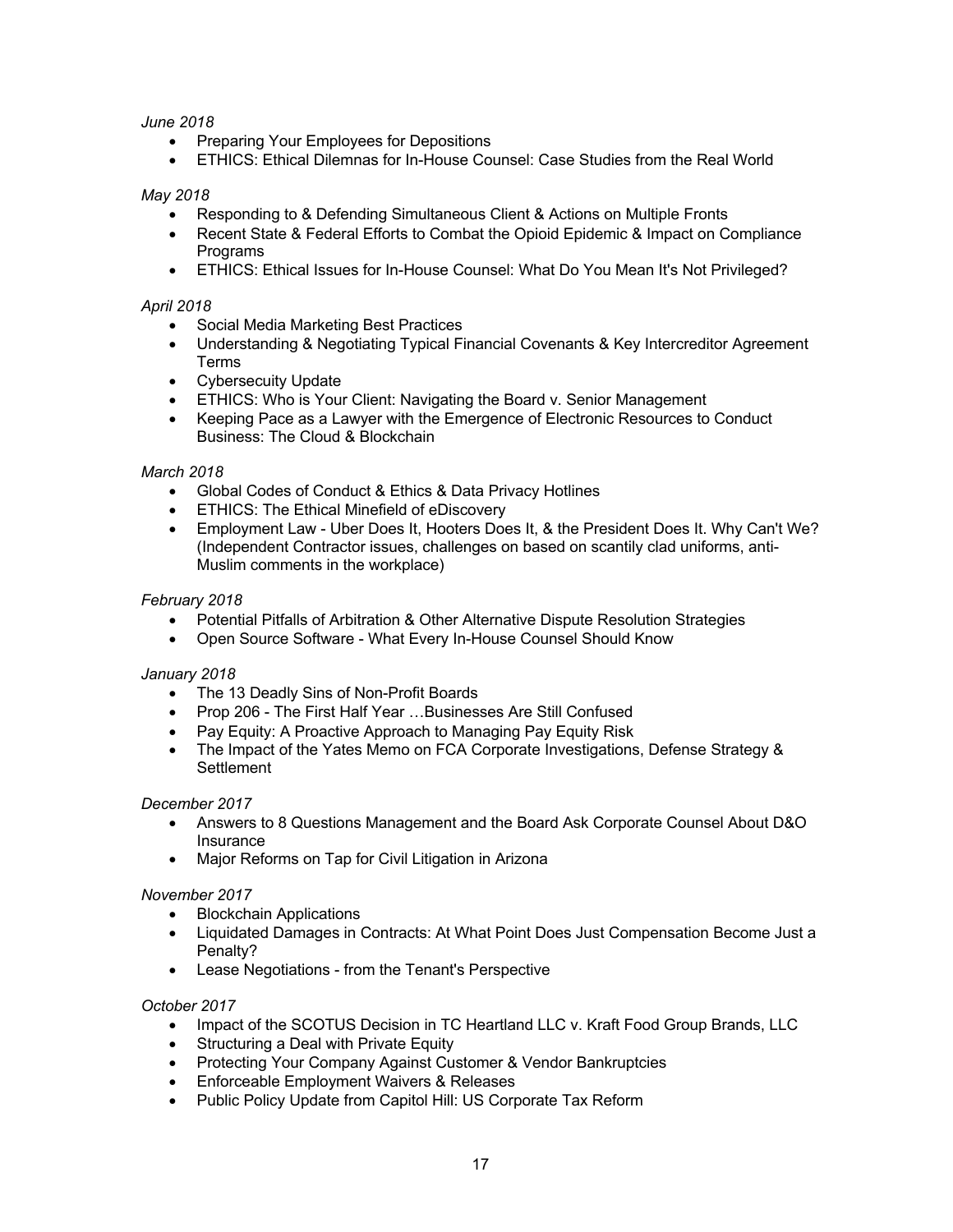#### *September 2017*

- Arizona Law Focus Trade Secrets
- Contractual Limitation of Liability Clauses-Nothing to LOL About
- Crowdfunding & Other Financing Developments: JOBS Act Concepts: Public Solicitation of Private Offerings

#### *August 2017*

- Mobile & Social Media Legal Considerations: Key Issues that Should be Keeping All Brand Owners & Employers Up at Night
- Common Mistakes in Employee Benefit Plans
- Recent Developments in Arizona Law (Case, New Statutes)

#### *July 2017*

- Keeping up with the EEOC: The Latest on Pattern and Practice Initiatives
- Developing and Implementing an In-House Pro Bono Program
- Immigration Topic

#### *June 2017*

- Making Internal Investigations Legal, Effective and Fair & Strategies to Avoid Post-Investigation Nightmares, e.g. Retaliation Claim
- On Your Mark, Get Set … Register! The Anatomy of a Trademark & the Nuts & Bolts of the U.S. Trademark Application Process
- Flanking Attacks & Other Maneuvers: How the Plaintiff's Bar Defeats Arbitral Class Waiver Clauses
- Reel Ethics an interactive, fast-paced, session of legal ethics for in-house counsel with the help of Hollywood Filmmakers

#### *May 2017*

- Workplace Violence & Legal Considerations
- Cyber Insurance
- Legal Ethics in the In-House Setting

#### *April 2017*

- Complying with ADA Title III and Avoiding Litigation
- Security Breaches--Avoiding Ethical Pitfalls
- Immigration Site Investigations by the Fraud, Detection, & National Security Division of USCIS: Are you prepared?

#### *March 2017*

- Hot Topics in Employment Law: What's Keeping HR Professionals Busy
- Ethical Pitfalls Related to Internal Investigations and Workforce Audits
- Trade Compliance: What You Need to Know About Exports and Trade Controls

#### *February 2017*

- Open Source Software in M&A Transactions: Guidance for Buyers & Sellers
- Arizona LLCs—Forget what you think you know about duties....
- Computer Fraud & Abuse Act: Implications of 9th Circuit Decision in *US v. Nosal (Nosal II)*

#### *January 2017*

- Advertising Disclosures The Latest FTC Guidance
- Suing an Insurance Company to Enforce Coverage: What Every In-House Lawyer Needs to Know Before Pulling the Trigger
- Drafting Effective Board Agendas & Unanimous Written Consent